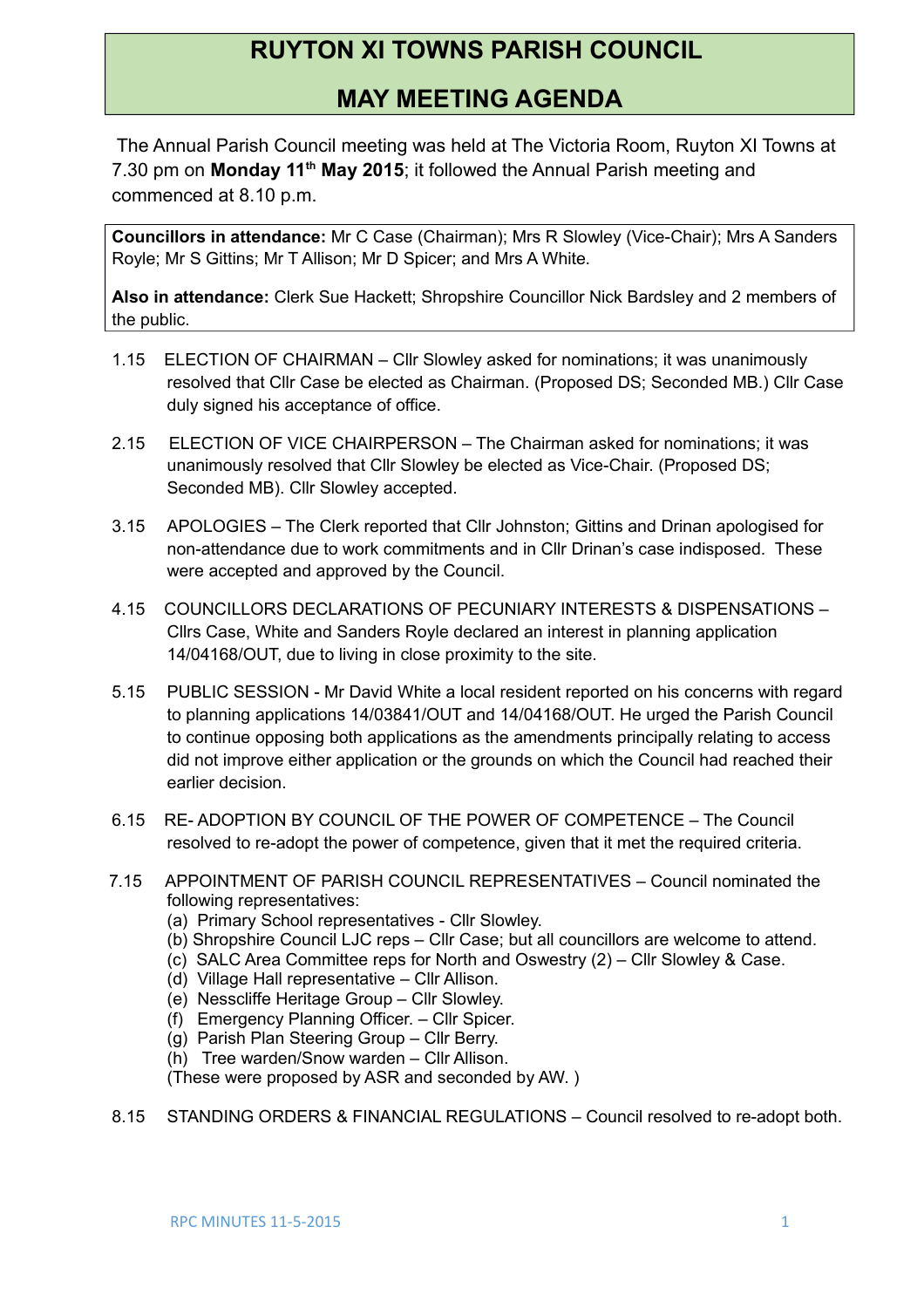a. The Council considered the following planning application amendments recently received:

*Cllrs Case, Sanders Royle and White left the room.*

Reference: 14/04168/OUT

Address: Residential Development West of Darlee Cottage, Brownhill.

Proposed: Outline application for the erection of 2 no. dwellings to include means of access.

Council noted the changes to the application and the SC Highways comments which it endorsed but these did not affect the Parish Council's original decision to oppose the application. (By unanimous agreement.)

*Cllrs Case, Sanders Royle and White returned to the room.*

Reference: 14/03841/OUT

Address: Proposed Residential Development Land North of, Olden Lane. Outline application for the erection of 3No dwellings (all matters reserved)

Council noted the amendments to the application but were unanimous in their decision that it did not affect the Council's original decision to oppose the application as it remains outside the village's development boundary. New proposals relating to the frontage were considered to have a more detrimental effect to the appearance of the entrance to the village. Action: Clerk to submit comments.

b. SC Planning decisions as notified were reported by the Chairman as follows:

Reference: 14/05743/OUT (validated: 05/01/2015) Address: Proposed Residential Development to the West Of, Little Ness Road, Ruyton XI Towns, Shropshire Proposal: Outline application for residential development to include new access SC Decision: Refuse

Reference: 14/05771/FUL & 14/50772/LBC (validated: 12/01/2015) Address: Talbot Inn , Church Street, Ruyton XI Towns, Shropshire, SY4 1LA Proposal: Erection of single storey extension to, and conversion of the former stable building to provide multi-purpose events rooms, bar area, formation of outside covered seating area . SC Decision: Grant Permission

- 10.15 CONFIRMATION & ACCEPTANCE OF PREVIOUS MEETING MINUTES: Draft minutes of the council meeting held on  $13<sup>th</sup>$  April 2015 were confirmed as accurate by Council with one amendment at Min 199.14. The Chairman was then instructed to sign them as correct.
- 11.15 SHROPSHIRE COUNCIL Councillor Nick Bardsley reported that the VAS project had now commenced. Council agreed that the Clerk could confirm to SC the Council's contribution of £1,700 to the scheme. Action: Clerk.
- 12.15 HIGHWAYS & MAINTENANCE ISSUES & FOOTWAY LIGHTING No new items.
- 13.15 PARISH PROJECTS UPDATE:
	- a. War Memorial Task Group Cllr Sanders Royle confirmed that her intention to apply again for grant funding to the War Memorial Trust on behalf of the PC.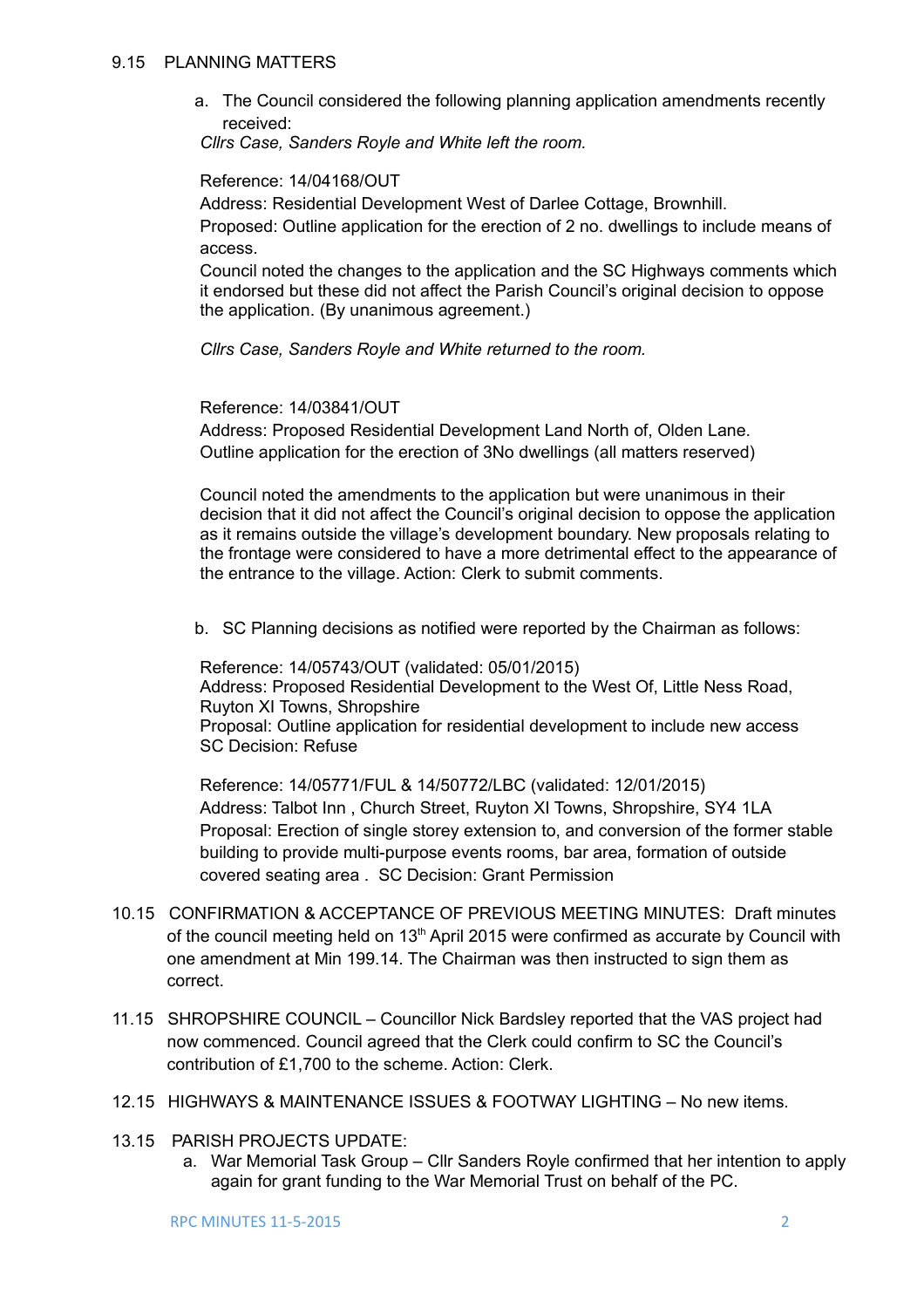- b. AED Project It was agreed by Council that Cllr Sanders Royle was to arrange another training course; which the Council would finance.
- c. PC Website and Newsletter Following a request by the Chairman; Council confirmed that the new website could now go live. Council discussed the need to ensure newsletters and school and church events are made easily available within the village. It was agreed that Cllr White would liaise with the school and distribute hard copies of the PC's newsletter.
- d. Hanging Basket Project Council approved unanimously a funding budget of £900 max to buy the planted baskets from Derwen and local Barncroft nursery. Should volunteers not come forward arrangements would be made pay contractors to put up the baskets. The Chairman agreed to source and collect the baskets; making inquiries if necessary to appoint a contractor to install the baskets.
- e. The Spinney Following a report from the Clerk the Council agreed that senior officers at SC should be contacted as SC leased the land it was their responsibility to ensure unsafe trees were felled by obtaining a felling licence from Pentons. It was agreed that the matter was now of some urgency. Action: Clerk.
- f. Doctors Meadow Council agreed that the Clerk was to follow up with Clive Dean whether the basketball stand had been acquired and when it was likely to be installed. Action: Clerk.
- g. Bus shelters & Other Street Furniture A bus stop post in Baschurch, next to Platt Bridge (south side) had been identified as requiring repair. The bus stop timetable next to Cedar Cottage; Brownhill bus was broken and required repair. Action Clerk to notify SC.
- h. Safe Guarding Cllr Spicer reported that recently meetings had been held in Shropshire organised by The Children's Trust & Safe Guarding Board and as a result it was intended to hold meetings with parish councils. The Chairman urged councillors to explore how the community could be made aware of the importance of the initiative. Posters were circulated for display.

## 14.15 FINANCE

Annual Arrangements:

- a. Council unanimously agreed to renew the following annual subscriptions, contracts and grant payments:
	- Shropshire Association of Local Councils.
	- Society of Local Council Clerks,
	- Highline Electrics Ltd and Scottish Power.
- b. Council confirmed its banking arrangements with Bank of Ireland UK & its intention to open a fixed interest deposit account with Nationwide BS.
- c. Fixed Asset Register & Insurance The Council confirmed the register and its insurance arrangements per the April meeting decision but decided to revisit the Fixed Asset Register at its July meeting as a result of observations made by the Chairman with regard to land title and land maintained by the Council.
- d. Yearend 2014/15 Budget Monitoring Report Adopted as circulated at previous meeting.
- e. The Clerk apologised but was unable to report on April payments and receipts as the bank statement had not as yet been received.
- f. Council confirmed as correct the May SO salary payment to Clerk £516.53 and resolved that the following be authorised for payment: Noted (Chq 742) Voided; SALC Annual Subscription & Training Fee (chq 743) £430.35 VAT £Nil; Heys First Aid £160.00 AED Training 23/4 (chq 744) VAT £Nil; Ruyton XI Towns PCC £ 15.00 Rent of room 11/5 (chq 745) VAT £Nil; Aviva Insurance Premium £465. (chq746) IPT £27.74 VAT £ Nil.